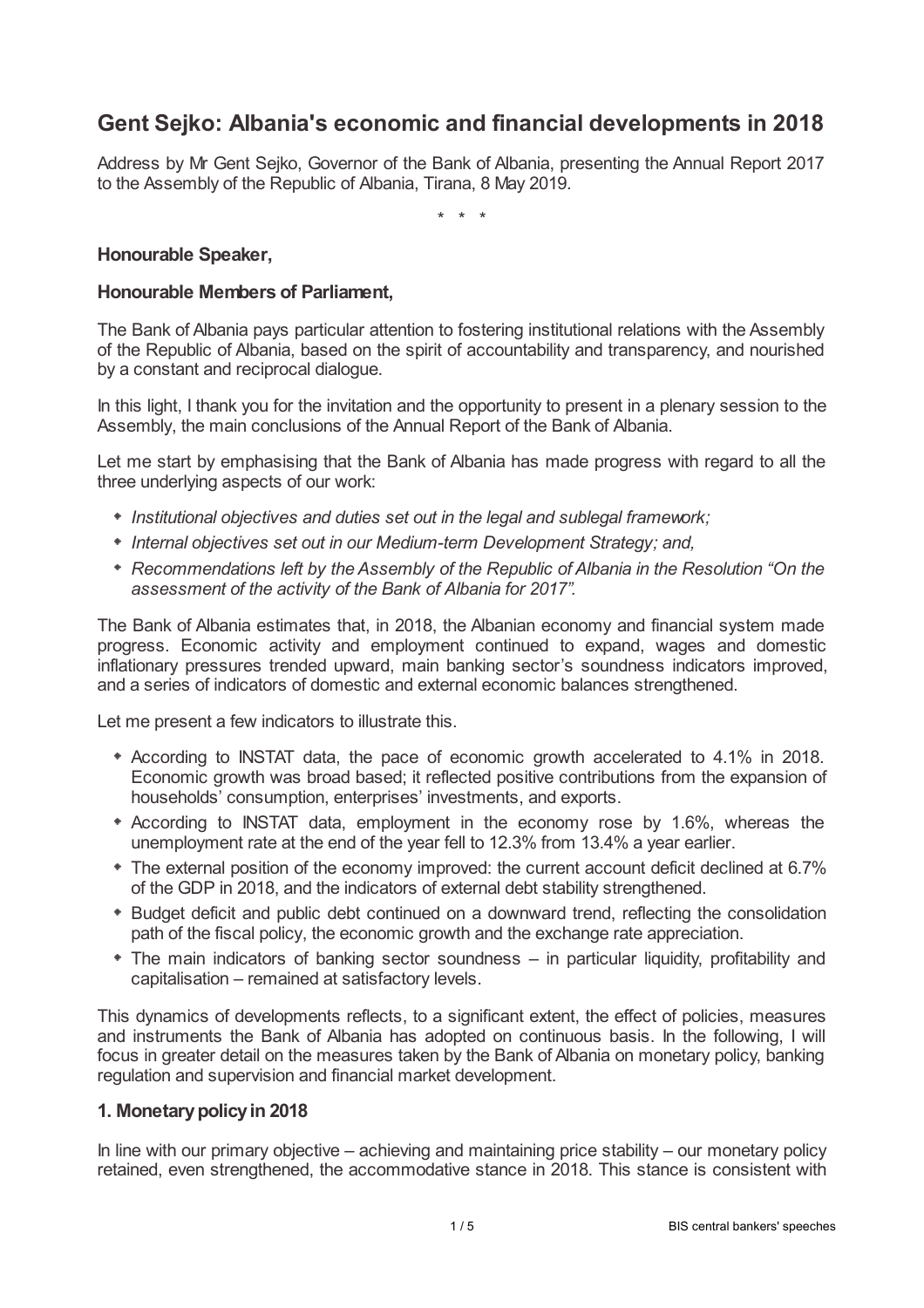the cyclical position of the Albanian economy, and aligned with the consolidation trend of the fiscal policy.

Albeit the positive performance of the economy, for 2018, annual inflation averaged 2.0%, remaining unchanged from the previous year and undershooting our 3% target. Inflation reflected the effects from two developments in opposite directions: the build-up in domestic inflationary pressures, generated by the rise in employment, wages and production costs, was offset by the rapid appreciation of the domestic currency.

Beyond fundamental factors, the appreciation reflected the effect from specific shocks, which led to a temporary imbalance of demand and supply for foreign currency and contributed to a change in the behaviour of certain operators in the economy. They initiated a rapid appreciation spiral in the second quarter and were accompanied by a disorder in the functioning of the domestic foreign exchange market.

Against this backdrop, the Supervisory Council judged that the rapid appreciation of the exchange rate jeopardised the achievement of our inflation target in the medium-term horizon. Consequently, in full compliance with the price stability objective and without affecting the free exchange rate regime, in June, the Supervisory Council decided to:

- Lower the policy rate from 1.25% to 1.00%, aiming to further ease monetary conditions in the economy.
- $*$  Initiate a foreign currency purchasing programme, aimed at curbing the exchange rate appreciation and creating the premises for a normal trading activity in the domestic foreign exchange market. This programme, concentrated mainly in the summer period, was a temporary and extraordinary monetary policy instrument. Once the objectives were achieved, the Bank of Albania has not intervened in the market and the exchange rate stability has reflected the market equilibriums.

The accommodative monetary policy implemented by the Bank of Albania has proven successful for boosting economic growth, a better utilisation of production capacities and building up inflationary pressures in the economy. The monetary stimulus transmission has been evident in several aspects:

- *First*, the monetary stimulus has contributed to the expansion of private consumption and investments, by lowering financing costs and boosting lending. Lek credit to the private sector increased at 6.7%, on average, in 2018.
- *Second,* the accommodative monetary policy has reduced the existing debt service costs, by alleviating the balance sheets of borrowing households and enterprises, and further bolstering the expansion of aggregate demand.
- *Third,* the accommodative monetary policy has supported Albania's financial stability, by improving the solvency of the private sector, and encouraging loan restructuring.

Thus, monetary policy-related measures undertaken by the Bank of Albania have contributed to boosting economic growth. Our assessments suggest that the accommodative monetary policy stance has contributed positively, on average by 0.5 percentage point, to economic growth in the last two years. Also, the accommodative monetary policy stance has contributed to the stability of the domestic currency. Both transmission channels have contributed and will continue to contribute to price stability in Albania.

### **2. Banking supervision and financial stability**

The activity of the banking sector in 2018 was stable showing good performance and resilience indicators. The financial result was positive: the Return on Assets (RoA) stood at 1.3% and the Return on Equity (RoE) reached 13%. In addition, capitalisation and liquidity levels were above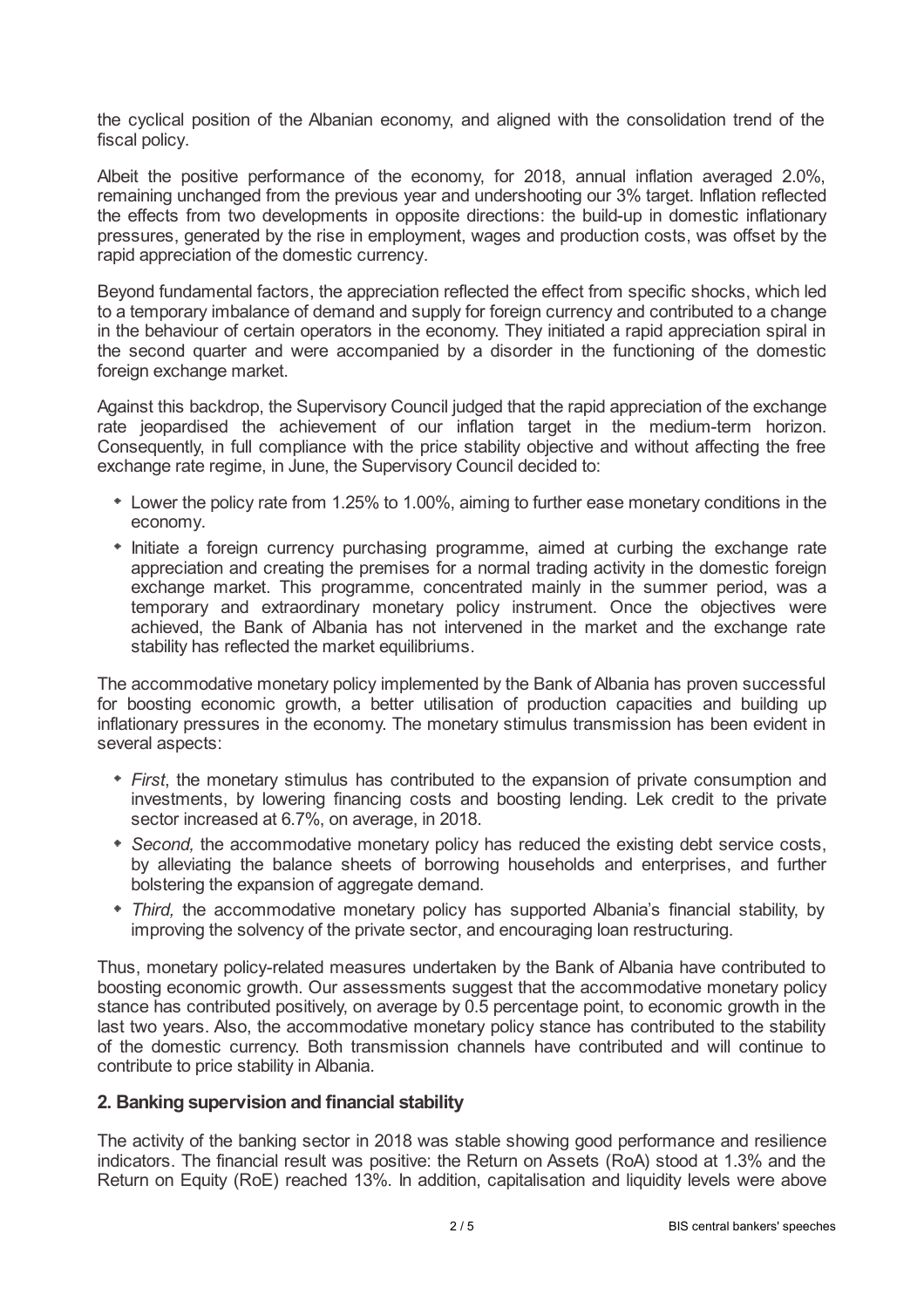the respective regulatory requirements.

The Bank of Albania judges that the capability of the banking sector to withstand risks is high. Credit risk continues to represent the main risk to the activity of the banking sector, but the credit quality has improved from the previous year. At the end of 2018, the non-performing loans ratio stood at 11.1% from 13.2% a year earlier, whereas the outstanding non-performing loans decreased by 20%.

In 2018, the ownership structure of the banking system underwent some changes, bringing the number of banks down to 14, as at the end of the year. Taking into account the changes in ownership taking place in 2019, the actual number of banks is 12. The Bank of Albania deems that the consolidation of the banking system is a welcomed development, which will revitalize the banking activity, will enhance the efficiency of the banking industry and will bolster development and innovative policies with regard to credit and payments.

The main aspects of our work for safeguarding financial stability consisted in strengthening the stability of the banking system, enhancing its resilience to shocks, and adopting international standards in the fields of supervision and regulation. Thus, in concrete terms:

- The Bank of Albania has worked toward fulfilling all its obligations in the framework of the national plan for the reduction of non-performing loans. In view of this goal, the Bank of Albania has: (i) prepared a draft-regulation on the out-of-court treatment of non-performing borrowers; (ii) extended the requirements for using official financial statements in the assessment of credit risk for all categories of borrowers; (iii) initiated measures for improving the Credit Registry; and, (iv) started work for harmonising credit reporting in accordance with international standards.
- The Bank of Albania has initiated concrete measures to promote the use of the domestic currency in our financial system and has continued working on the development of the macro-prudential policy and on establishing early warning systems for systemic risks.
- $*$  Increased attention has been paid to the oversight of the implementation of measures for the prevention of money laundering, in cooperation with the Directorate General on the Prevention of Money Laundering. The final evaluation report of the Committee of Experts on the Evaluation of Anti-Money Laundering Measures and the Financing of Terrorism (MONEYVAL), rated the effectiveness of financial institutions as "*substantial"*. In particular, banks show they know well their legal obligations and risks, and have generally taken due measures commensurate to the risk level. The evaluation process was accompanied by a plan of measures for addressing the main problems; their implementation will continue in 2019.
- In the capacity of the Resolution Authority, in 2018, the regulatory and procedural framework for resolution planning was prepared and the compilation of individual resolution plans started. Also, in 2018, the Resolution Fund was established and the procedure for its management was put in place.

Lastly, I would like to reiterate that safeguarding financial stability is a responsibility not only of the Bank of Albania, but also of other regulatory agencies and the Government of Albania. Policies and measures for safeguarding financial stability and strengthening banking system's resilience require that all parties continue the coordinated, inter-institutional and multi-dimensional efforts.

### **3. Improvement of financial markets and payment systems**

In view of its duties and commitments, the Bank of Albania has continued to promote the development of the financial market and to improve further the payment system.

Thus, in cooperation with the Ministry of Finance and Economy, the project for promoting the development of the primary and secondary markets for government securities continued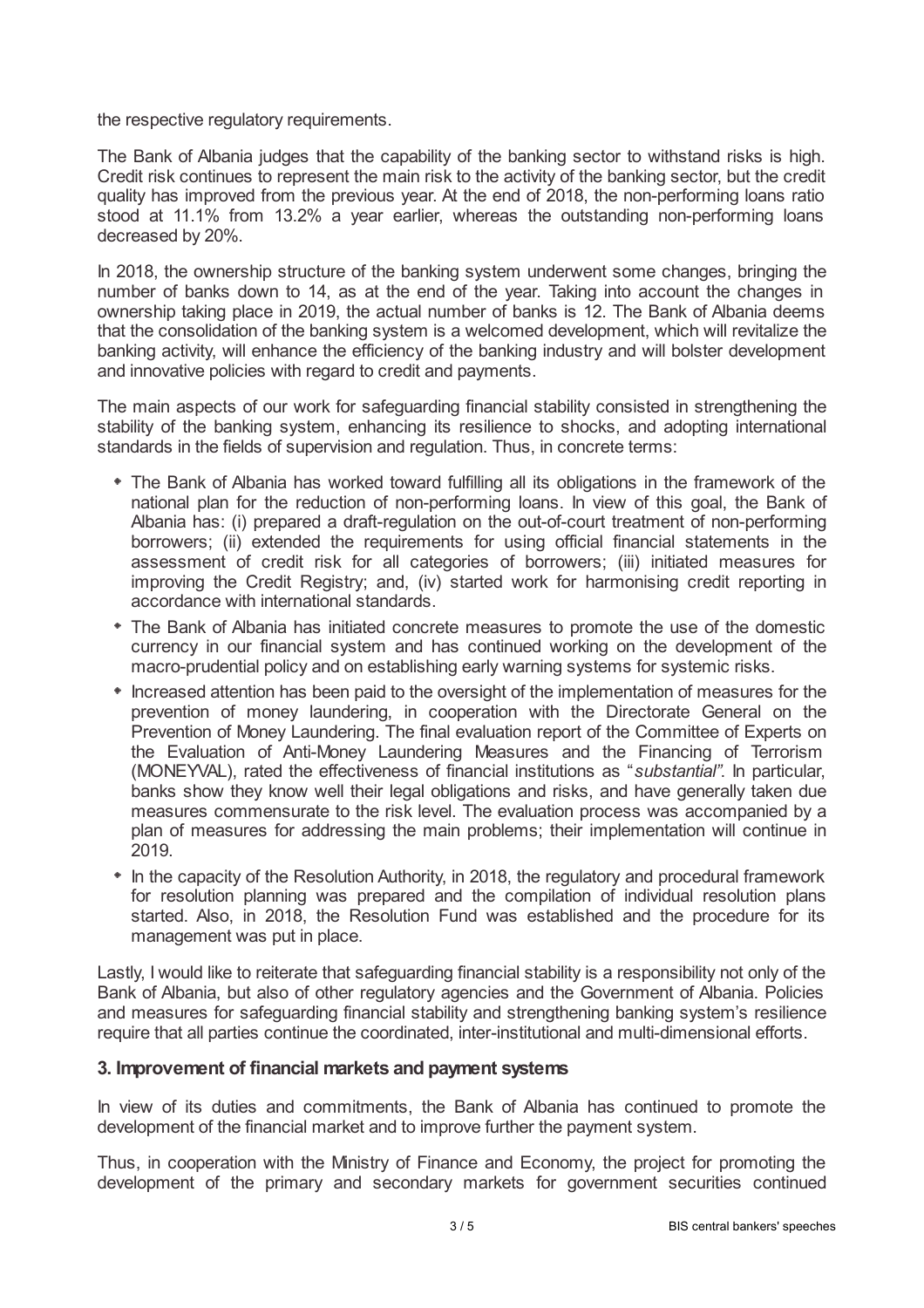successfully. This project paves the way for deepening the financial market, expanding and diversifying the base of investors in government debt and reducing its cost in the long term.

Moreover, the Bank of Albania has dedicated particular attention to guaranteeing the security and efficiency of the core infrastructure of payments in lek, through its role as operator, overseer and catalyst of the payment systems. The finalisation of the draft-law "On Payment Services", which transposes the relevant EU Directive (PSD 2), is one of the main achievements on the improvement of the legal framework. Its approval and implementation is expected to foster competition and promote innovation in retail payments, cut costs, enhance transparency of these services, and provide a framework on consumer's protection.

In parallel, the National Payment System Committee, chaired by the Bank of Albania and bringing together public and private stakeholders in the field of payments, approved the Albanian National Retail Payments Strategy (2018–2023). The scope of the strategy is to improve the retail payments market, promote the use of electronic payment instruments and broaden the financial inclusion of the population.

### **4. Governance and other activities**

The accomplishment of our primary development objectives evidences the professional work of Bank of Albania staff and of the constant prudence of the Supervisory Council, as the steering and monitoring body over the activity of the Bank of Albania.

In addition to the monetary policy and financial stability-related issues, other important decisions of the Supervisory Council in 2018, were: (i) approval of the policy for the oversight of payment and settlement systems;(ii) approval of the Accounting Policy in accordance with the International Financial Reporting Standards; and, (iii) approval of the Medium-term Development Strategy of the Bank of Albania for 2019–2021. The strategy upheld the existing mission, vision, and values and updated the list of duties for fulfilling them. In parallel, the Supervisory Council has monitored continuously the governance of the institution and has worked towards its improvement.

In conclusion, I would like to emphasise that the Bank of Albania has realised its duties and accomplished its commitments in other fields of its activity, which have a direct or indirect impact on economic and financial developments in Albania. More specifically, progress has been made on:

- Support for European integration processes, through both specific contributions to the respective chapters and constant dialogue with European partners;
- Administration of the circulation of the national currency and the adaptation of its structure to the needs of the economy;
- Management of the foreign exchange reserve, in line with reserve-holding objectives and in the presence of a challenging external financial environment;
- Improvement of scientific research, to support informed and efficient decision-making;
- The quantitative and qualitative improvement of financial statistics, in accordance with the best relevant standards;
- Continuation of financial education of the public, by increasing the role of the Museum of the Bank of Albania and continuing with targeted educational programmes;
- Enhancing institutional transparency, by expanding the span of the published information with a view to foster trust and confidence in the institution and its reputation.

\*\*\*

### **Honourable Speaker,**